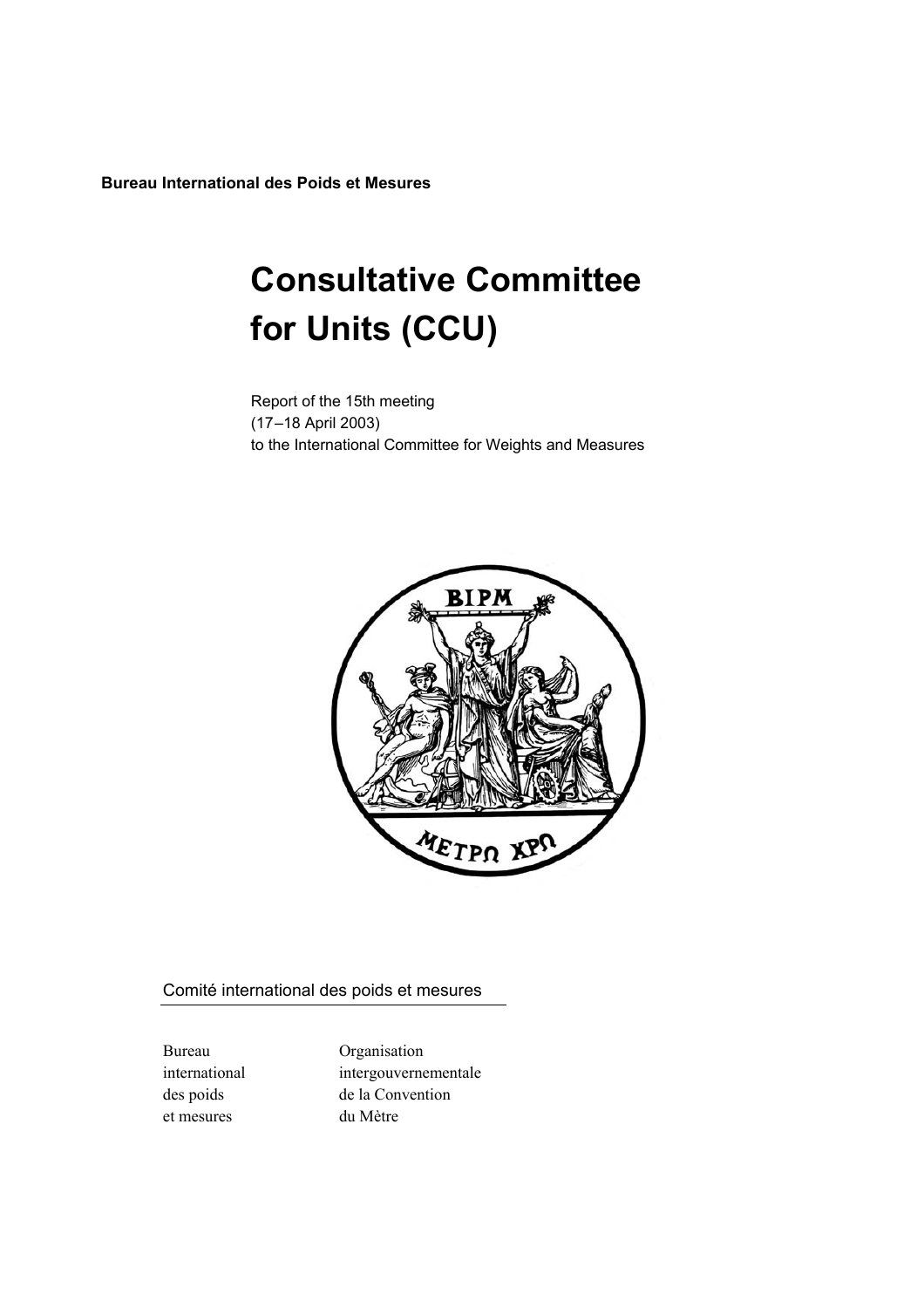Note:

Following a decision made by the International Committee for Weights and Measures at its 92nd meeting in October 2003, Reports of meetings of Consultative Committees will henceforth be published only on the BIPM website in the form presented here.

Full bilingual printed versions in French and English will no longer appear.

Working documents for the meetings are listed at the end of each Report and those which the Consultative Committee decides are for public use are available also on the website.

> T.J.Quinn, Director BIPM, November 2003.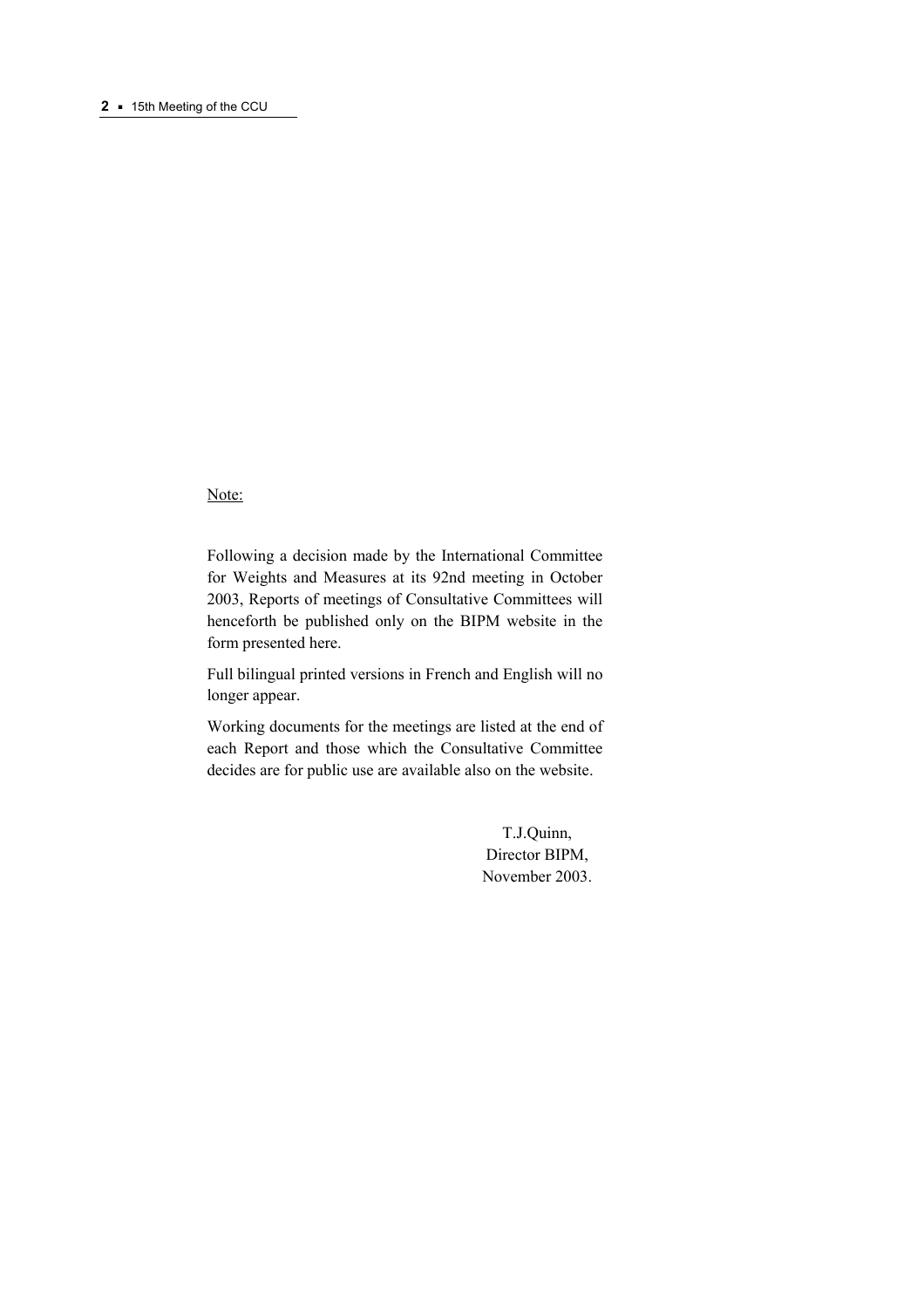# **LIST OF MEMBERS OF THE CONSULTATIVE COMMITTEE FOR UNITS** as of 17 April 2003

#### **President**

I.M. Mills, International Union of Pure and Applied Chemistry [IUPAC], Commission STU.

# **Executive Secretary**

P.W. Martin, International Bureau of Weights and Measures [BIPM], Sèvres.

# **Members**

International Astronomical Union [IAU]. International Commission on Illumination [CIE]. International Commission on Radiation Units and Measurements [ICRU]. International Electrotechnical Commission [IEC], Technical Committee 25. International Federation of Clinical Chemistry and Laboratory Medicine [IFCC]. International Organization for Standardization [ISO], Technical Committee 12. International Organization of Legal Metrology [OIML]. International Union of Pure and Applied Chemistry [IUPAC], Commission STU. International Union of Pure and Applied Physics [IUPAP], Commission SUN-AMCO. National Institute of Metrology [NIM], Beijing. National Institute of Standards and Technology [NIST], Gaithersburg. National Metrology Institute of Japan, National Institute of Advanced Industrial Science and Technology [NMIJ/AIST], Tsukuba. National Physical Laboratory [NPL], Teddington. Physikalisch-Technische Bundesanstalt [PTB], Braunschweig and Berlin. State Committee of the Russian Federation for Standardization and Metrology [Gosstandart], Moscow. The Director of the International Bureau of Weights and Measures [BIPM], Sèvres.

# **Observer**

Centro Español de Metrología [CEM], Madrid.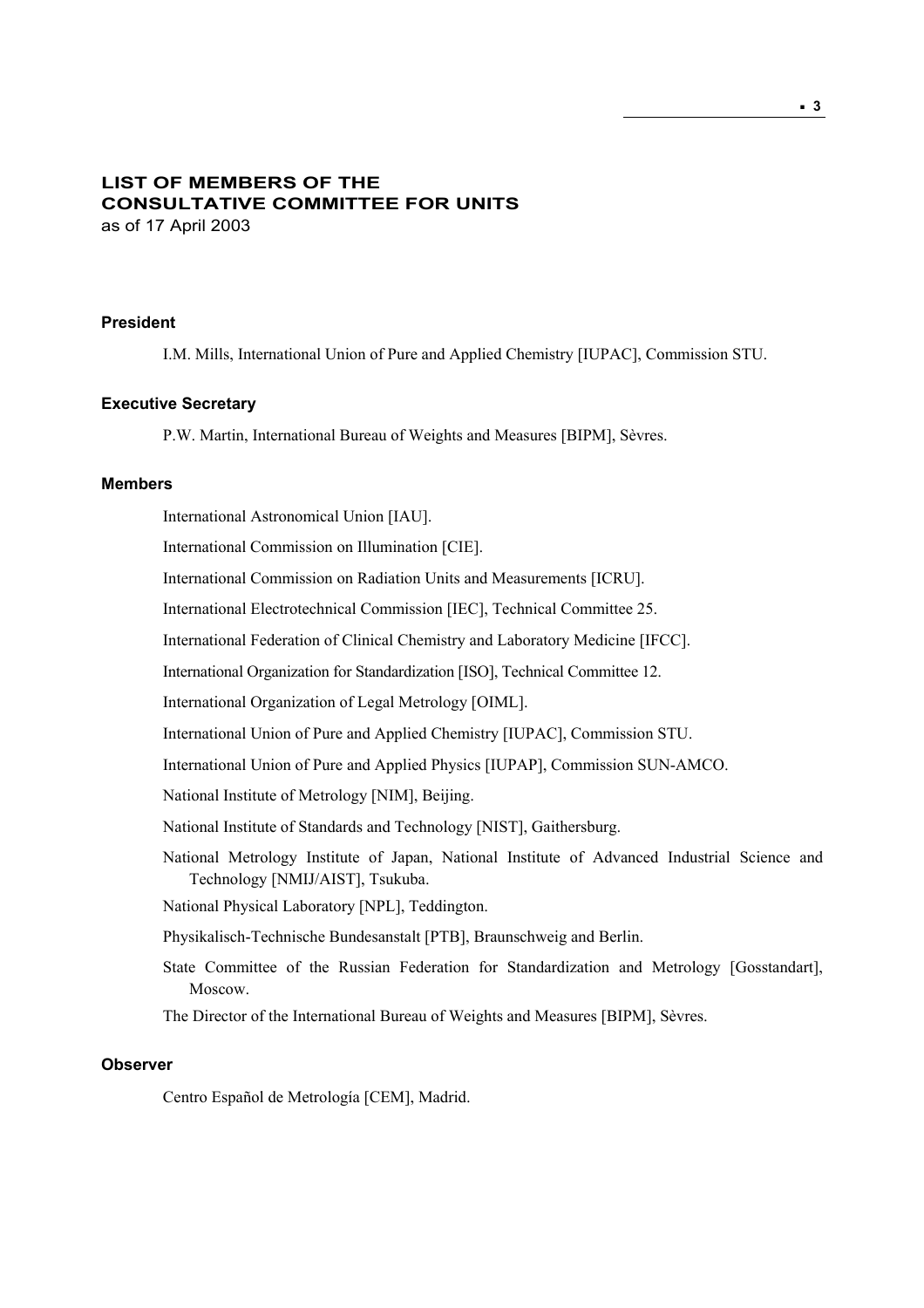# **1 OPENING OF THE MEETING; APPOINTMENT OF THE RAPPORTEUR; APPROVAL OF THE AGENDA**

The Consultative Committee for Units (CCU) held its 15th meeting at the International Bureau of Weights and Measures, at Sèvres, on 17 and 18 April 2003.

The following were present: J. Bastie (BNM-INM), C.A. Borghi (IEC/TC 25), S.V. Débarbat (OP, IAU), R. Dybkaer (IFCC), J. Flowers (NPL), K. Fujii (NMIJ/AIST), M. Himbert (BNM-INM), A. Leitner (OIML), I.M. Mills (President of the CCU, IUPAC), T.J. Quinn (Director of the BIPM), B. Siebert (PTB), B.N. Taylor (NIST), A.J. Thor (ISO/TC12).

Also present: P. Giacomo (Director Emeritus of the BIPM), P.W. Martin (Executive Secretary, BIPM), J. Miles (BIPM, for part of the meeting).

Guests: Mrs Zhao Yan and Prof. Zhao Dazun (Beijing).

Apologies for absence were received from B.W. Petley (IUPAP-SUN-AMCO), A.G. San Román (CEM), S.M. Seltzer (ICRU), R. Watters (NIST).

Prof. Mills welcomed new delegates: Dr K. Fujii, Prof. M. Himbert, Dr A. Leitner, Dr B. Siebert and guests Mrs Zhao Yan, Prof. Zhao Dazun.

Dr J. Flowers was appointed rapporteur.

# **2 RESPONSIBILITIES AND ACTIVITIES OF THE CCU**

Prof. Mills reminded the CCU of its responsibilities as specified in the report of the 14th meeting held in 2001:

- the preparation of the 8th edition of the SI Brochure;
- consideration of recommendations for future changes in definitions of SI base units;
- maintaining and revising the SI;
- promulgating the correct use of the SI.

With regard to the report of the 14th meeting, Dr Dybkaer pointed out that the last sentence of the second paragraph of section 9 (p. 27 of the French text, p. 64 of the English text) was not factually correct and should be removed from the record; the committee gave its approval.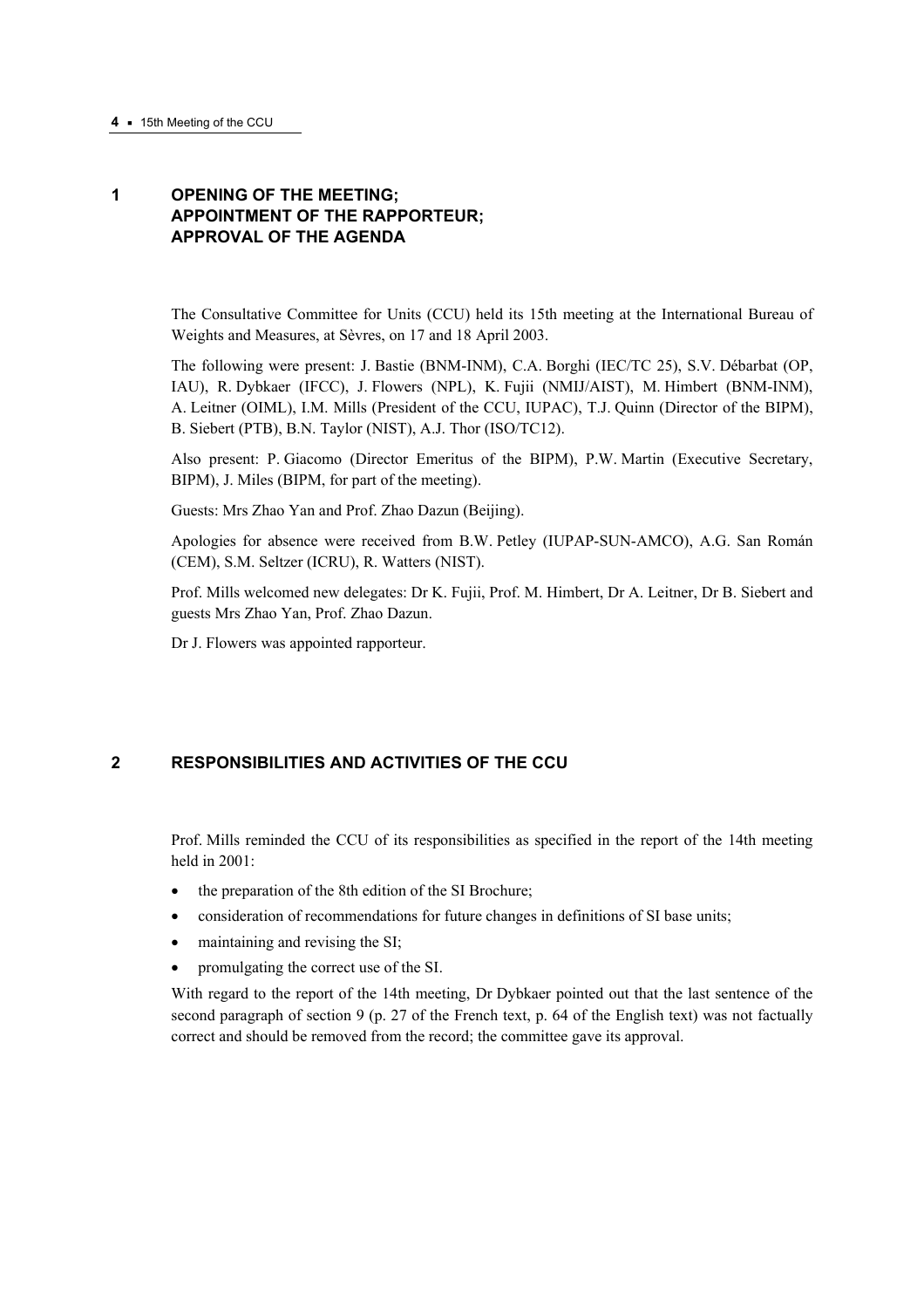# **3 PRESIDENT'S REPORT**

The President reported that there had been two CIPM meetings since the last meeting of the CCU. At the CIPM meeting in October 2001 (90th meeting) he had reported that the CCU recommended the neper should be recognized as the (only) coherent unit of logarithmic decay, and recommended recognizing the bel and decibel as widely used non-coherent units. The reasons for this recommendation are summarized in the 2001 paper in *Metrologia* by Mills, Taylor and Thor. After a brief discussion this recommendation was approved, although without enthusiasm.

Although there was no meeting of the CCU in 2002, the President discussed the situation with many users of these units, and found widespread dissatisfaction with the proposal that only the neper should be recognized as a coherent SI unit. This arises from the fact that the decibel is very widely used as a unit, but the neper almost never used, by workers in the field. In fact most of the user community have difficulty in recalling the definition of the neper.

After discussion with experts in the field, and with colleagues on the CCU, the President decided to present a modified proposal to the CIPM at its meeting in 2002 (91st meeting), recommending that we should recognize *two* coherent SI units of logarithmic decay for *two slightly different quantities*: the neper for logarithmic amplitude ratio, and the bel for 'power-like quantities'. The justification for this is that for almost all applications in which the decibel (and by implication the bel) is used it is for power-like quantities for which it is not possible to define an amplitude function, because the power-like functions are not sinusoidal. Thus this proposal recognizes the way in which the bel and decibel are actually used by practitioners in the field, and also recognizes the logic behind the use of the neper for amplitude ratios. However, after a lengthy discussion the CIPM decided that it did not yet wish to make any change to the present situation, in which neither the neper nor the bel are recognized as SI units.

# **4 NEW EDITION OF THE SI BROCHURE**

It was noted that any substantive changes to the SI require the approval of the CGPM; this meeting would consider only revisions of the wording and layout of the Brochure.

#### **4.1 Preface**

Prof. Mills proposed that he and the Director of the BIPM should again write the preface, and this was accepted.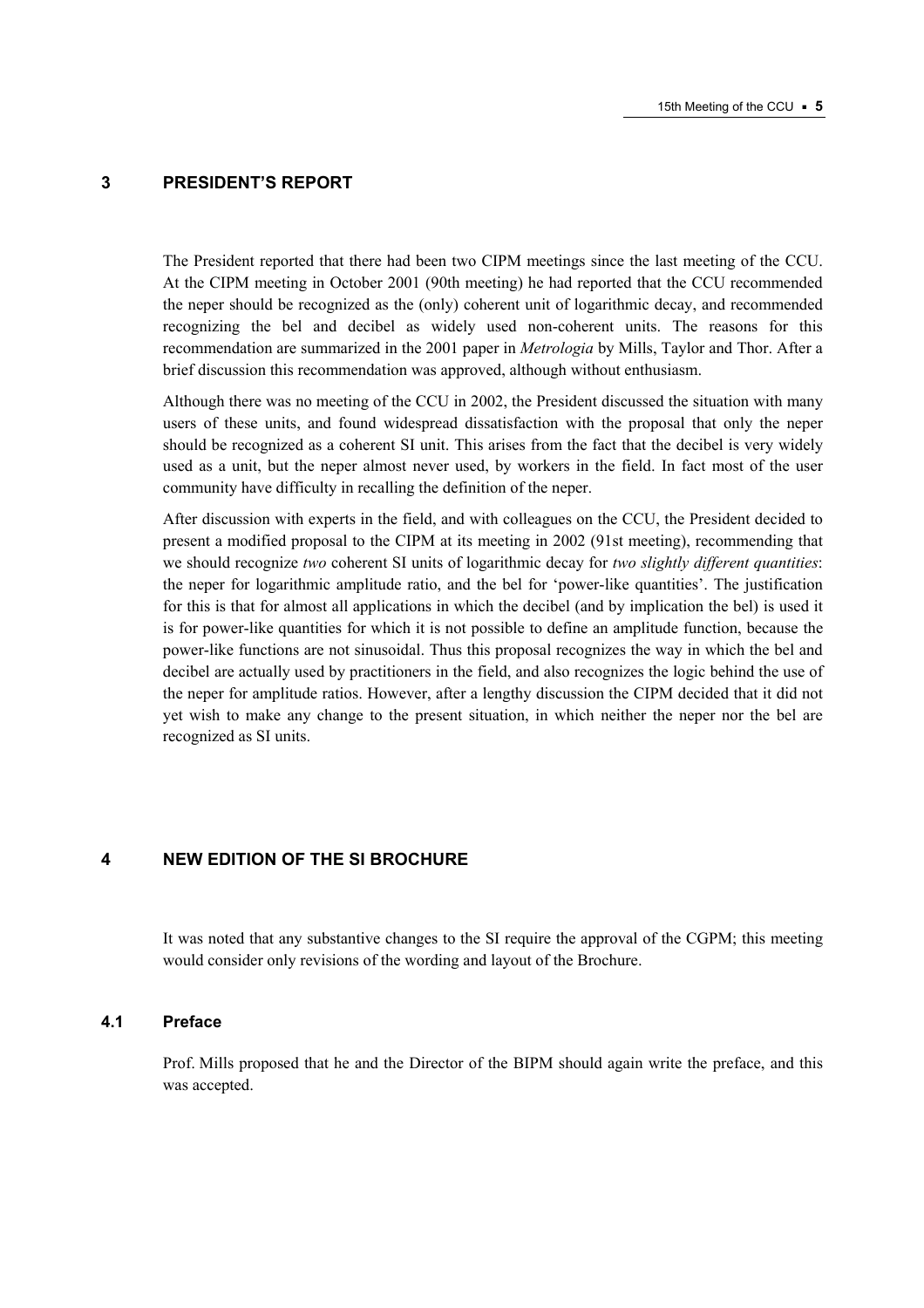Prof. Mills had circulated a working document on the revision of the SI Brochure prior to the meeting and the committee agreed to adopt this paper as a basis for discussion, together with other working documents subsequently submitted in response by committee members. The ordering of the following subsections corresponds to that of the President's working document.

#### **4.2 General considerations**

Dr Taylor emphasized the importance of the SI Brochure; it should be as complete and widely accessible as possible. Dr Quinn pointed out that the Brochure is a frequently visited part of the BIPM website.

It was agreed that it was impractical to circulate a draft of the Brochure outside the membership of the CCU. However, it was recognized that the completed document should be advertised widely. The meeting thought that the general layout of the Brochure and its division into sections and appendices were in general acceptable, affirming that the new edition should be fully available through a link on the BIPM web page, with all the associated search facilities.

# 4.2.1 Section 1

The committee considered that the historical note was not an engaging preamble and should be moved to become an introduction to Appendix 1. The section should start with a tutorial discussion on quantities and units, noting the advantages of a coherent system. The next subsection, 1.2, should describe the international system of quantities (ISQ) and the SI. After some discussion it was decided that, on a logical basis, the description of the ISQ should precede that of the SI. Subsection 1.3 will contain a more detailed discussion of coherence and dimensions in the SI. Subsection 1.4 will cover prefixes, while the topics in subsections 1.5 and 1.6 will remain unchanged, viz. 'Units in the framework of general relativity', and 'Legislation on units', respectively.

Prof. Mills indicated that he was willing to draft the new Section 1.

#### 4.2.2 Section 2

The meeting felt that any major revision of the definitions of the base units was at least five years in the future and should not be considered at this time. However, in order to encourage input to any future changes, we should invite broad scientific discussion of the definition of the base units within both the Consultative Committees (CCs) and the scientific community in general.

There was a consensus that the current definitions should include a statement regarding the effect of each definition on fixing the value of one of the fundamental constants, such as is already included for the metre and the ampere. For example, in the case of the ampere the statement should read: 'Note that the effect of this definition is to fix the value of the permeability of vacuum (also known as the magnetic constant) at exactly  $4\pi \times 10^{-7}$  H · m<sup>-1</sup> in SI units'.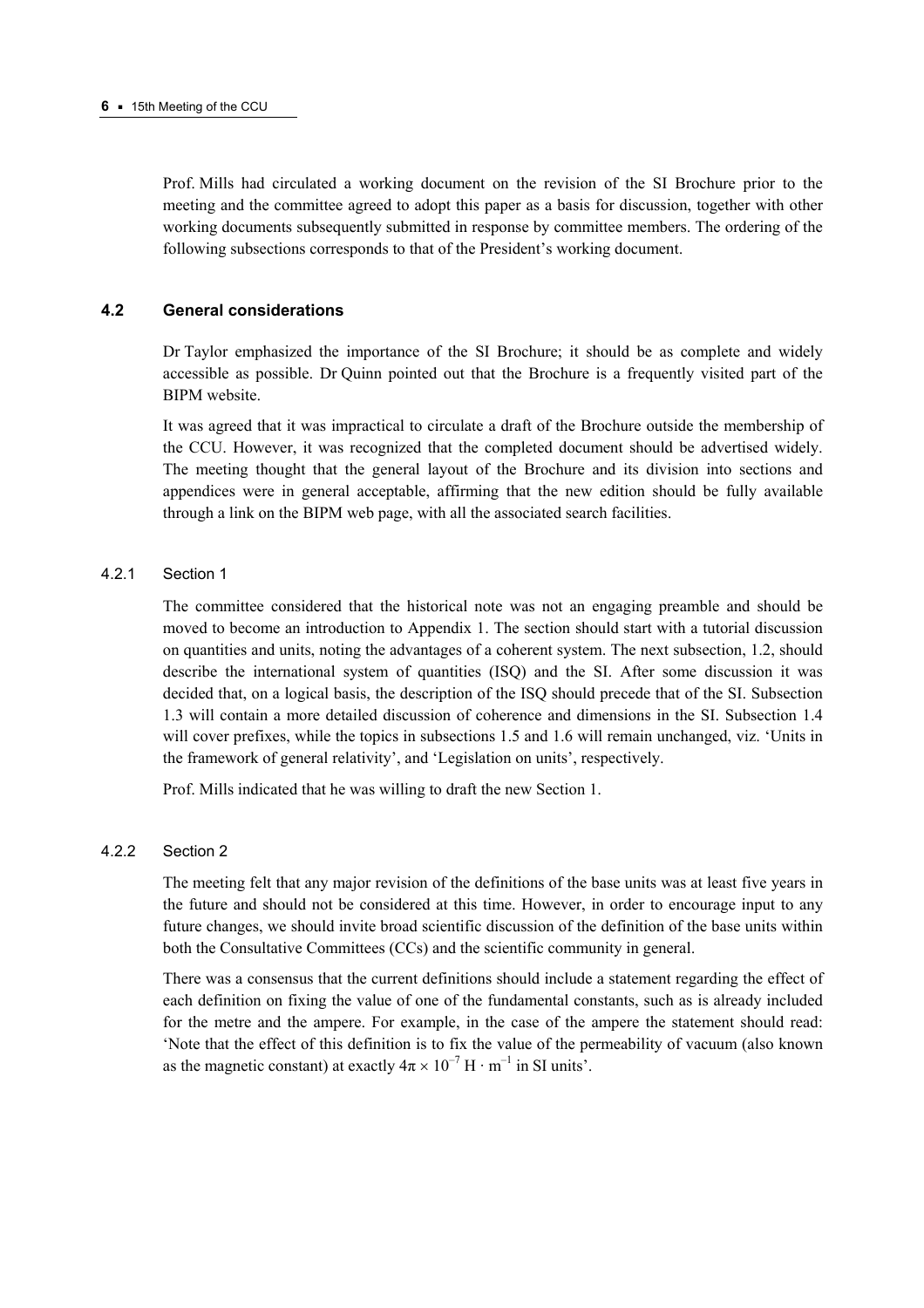The CCU was of the opinion that the concepts of realization and definition of a unit are not sufficiently clearly explained, and that the appropriate place for an expanded discussion of this was in the preamble to Section 2.

To this end Dr Taylor agreed to draft a brief introduction to Chapter 2 of the Brochure that would deal with the difference between the definition of a unit and its realization. He also agreed to draft a brief discussion of this difference for inclusion in the introduction to Appendix 2 of the Brochure.

# 4.2.3 Website

Dr Janet Miles, the BIPM webmaster, gave a presentation of the draft BIPM website and the hypertext version of the 7th edition of the SI Brochure, which is expected to be on-line by the end of the summer. The meeting accorded its strong approval of the way in which the Brochure has been presented in the web version.

# 4.3 Marginal notes

There was general agreement to keep marginal notes in the new edition.

# 4.4 Nomenclature of the SI

The meeting accepted the new meanings of the names "SI Units", "Units of the SI", and "Coherent SI units", as outlined in the minutes of the 14th meeting of the CCU (p. 23 of the French text, p. 61 of the English text) and advocated that they be explained in Section 1 of the Brochure.

Prof. Mills undertook to draft the inclusion of this as part of Section 1.

#### 4.5 The introduction of the international system of quantities

It was agreed that a discussion of the international system of quantities, to be drafted by Prof. Mills, should also be included in the new text of Section 1.

# 4.6 Definitions of the base units

As mentioned in item (i), no major revisions are envisaged for at least five years.

# 4.7 Changing the prefixes da, h, k to D, H, K

The CCU decided to leave this matter in abeyance. Following a brief discussion, a similar conclusion was reached regarding any further extension to the SI prefixes. The reason for making no change in the prefixes is that any change, even small changes, will have extensive implications for the many documents in several languages derived from the Brochure, with consequent dangers of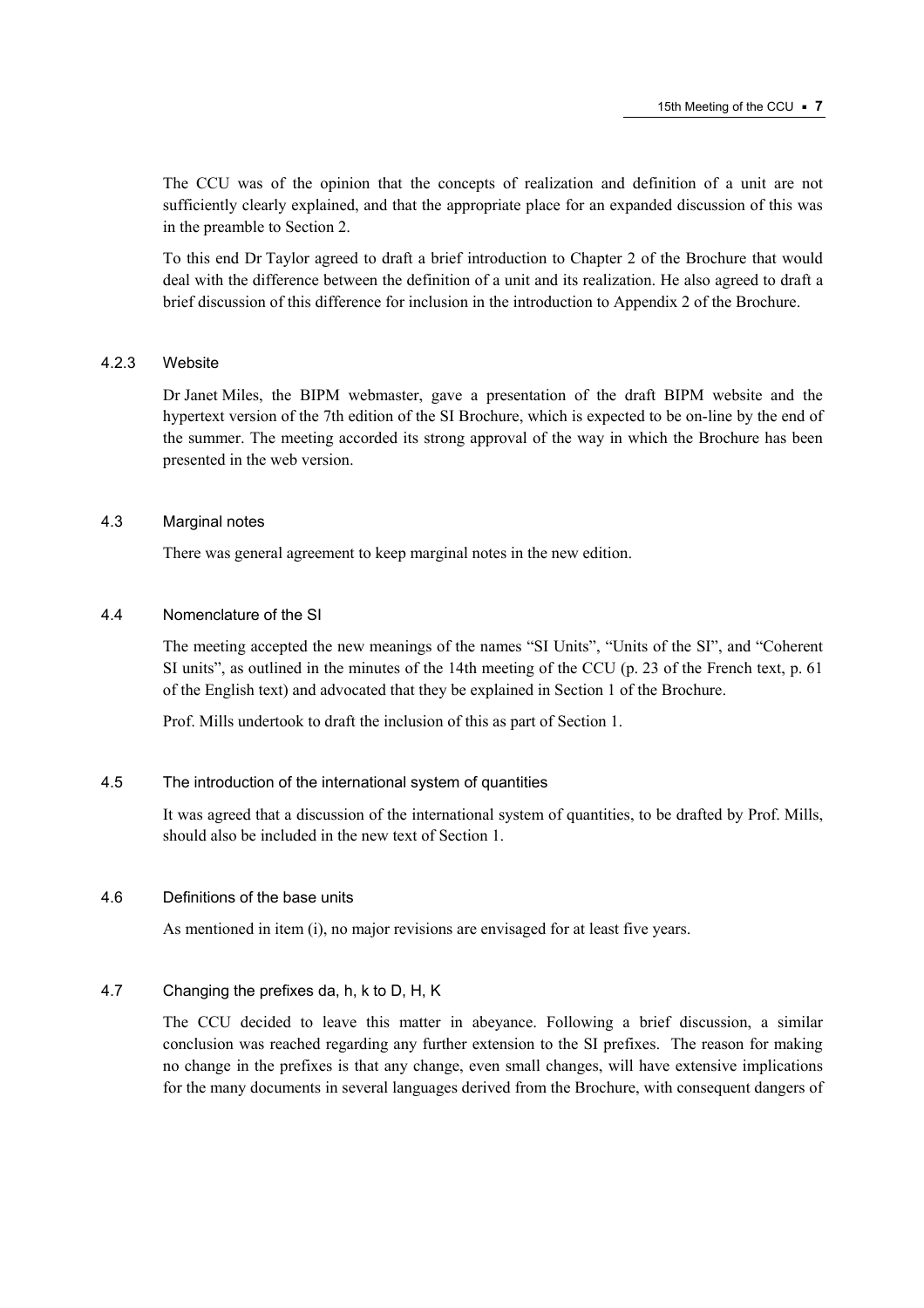confusion. The committee feels that even small changes should only be made when there is a strong case for change.

#### 4.8 Binary multiples

A decision was made to include a marginal note discussing the binary multiples along the lines of that given on p.14 of the NIST Special Publication 330, 2001 edition, which is the US version of the 7th edition of the SI Brochure.

# 4.9 Greek letter mu for micro

It was acknowledged that in the past the limited choice of fonts has meant that the proper typeface for Greek mu has not always been available. The problem is expected to diminish, however, as improved software and printers become available. There was a consensus for making no change, for the same reasons as given in 4.7.

# 4.10 Dimensionless quantities, quantities of dimension one

The meeting agreed that more discussion was needed on the revision of subsection 2.2.3 of the current Brochure. This should include the meaning of dimensionless quantities or quantities of dimension one and units for such quantities. There was a long discussion on the merits of introducing a name for the unit 1, with a suggestion that it be the uno.

Prof. Thor drew attention to his paper, 'Adoption of one, symbol 1 as an SI base unit', which had been submitted as a working document.

Dr Taylor suggested that the uno could be introduced as a special device for use with prefixes only so that, for example, the usage ppm could become  $\mu$ U, but the uno would not be a unit. This met with some objections and it was pointed out that such a change would require the approval of the General Conference.

The president drew the discussion to a close without conclusion, proposing to draft a discussion document to circulate to other CCs and to the directors of national metrology institutes to solicit their views on the introduction of the uno. He will also draft a revised version of subsection 2.2.3, but without introducing the uno.

# 4.11 The neper and the bel

The meeting concurred that the neper, bel and decibel should all be included in the new version of Table 6. The wording proposed by Prof. Mills in his working document was approved, retaining the first sentence of the proposed text as footnotes, but moving the rest to the body of the text to prevent the footnotes from becoming too long.

It was suggested that ellipsis should follow the decimal conversion factors to indicate that they cannot be written as an exact decimal.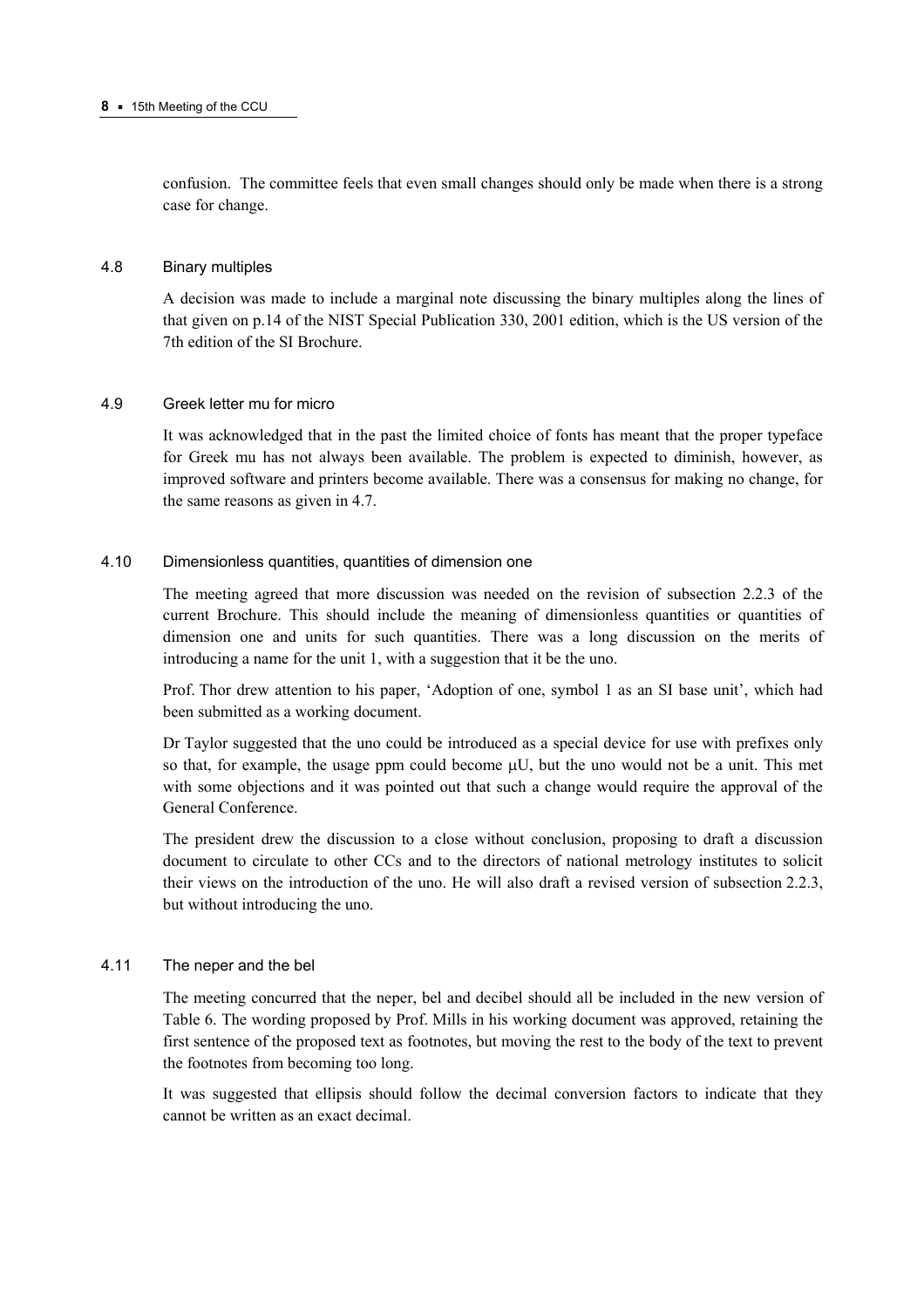# 4.12 The uno

This discussion was covered under item 4.10.

# 4.13 Rearrangement of the Tables in Chapter 4

There was agreement that Tables 6 to 10 of the current Brochure represent too many categories with over-many fine distinctions between them. The discussion, which was continued at length the next day, is summarized here.

Opinion was agreed that the Brochure should strongly promote the use of the SI, pointing out its advantages. However, statements deprecating the use of non-SI units should be discouraged, to avoid alienating those who, for various reasons, may wish to continue to use such units. A proposal was accepted to delete the word 'effective' from the phrase 'effective cross section' in footnote (d) of Table 8.

Approval was given to include a discussion in Chapter 4 of biological measurements that cannot be expressed in terms of SI units, probably best inserted in the introductory text before section 4.1. Drs Quinn and Bastie undertook to draft a revision of the text for biological units following consultation with the World Health Organization (WHO).

# 4.14 Addition of more units that are determined experimentally

The committee reached the conclusion that no additional items should be added to the current Table 7. Although it is acknowledged that there are other constants used as units, such as atomic units, it was recognized that there are a number of sets of such units and that the list would grow unacceptably long.

#### 4.15 Symbols for the astronomical unit, nautical mile and knot

The president had investigated the common practice for the symbols for these units, and had consulted a number of relevant bodies. No consensus has emerged, and such decisions are beyond the remit of the CCU, which covers only the SI.

The committee concluded that the Brochure should summarize current practice without making any positive recommendation regarding the symbols for these units.

Prof. Mills agreed to draft an appropriate footnote.

#### 4.16 The dalton

The dalton (symbol Da) is used as a name for the unified atomic mass unit. It is widely used by polymer chemists and biochemists (see footnote (c) in Table 7 of the current Brochure). The CCU acknowledged that the name Dalton has advantages over 'unified atomic mass unit': it is shorter and works better with prefixes. The 'unification' between chemists and physicists which gave the unit its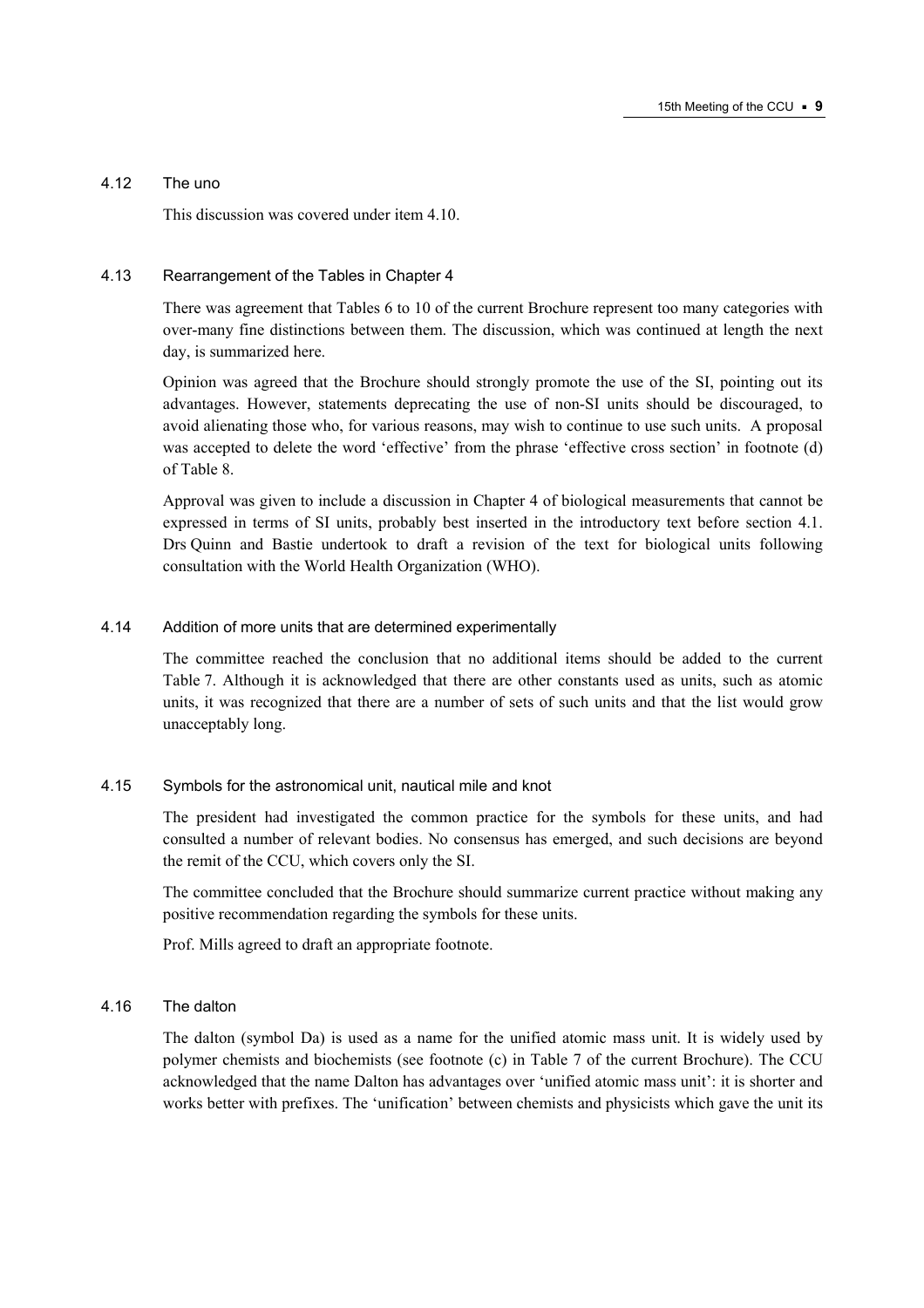name is now of historic interest only. A decision was taken to introduce the dalton into Table7, according it equal status with the unified atomic mass unit.

Following a question by Dr Taylor as to whether the CCU had the authority to make such a change, Prof. Mills agreed to draft a letter consulting IUPAP and IUPAC, to be reviewed by Drs Flowers and Dybkaer.

# 4.17 The symbol for the litre

Some members are unhappy with the continued use of both the symbols l and L for the litre. No preference for one over the other has emerged since the use of either was permitted. It was pointed out by Dr Leitner that legal metrology requires both. It was noted that ISO and IEC prefer the lower case l. The meeting agreed to make no change to the current acceptance of both symbols.

# 4.18 New version of Chapter 5

Dr Taylor proposed, and it was agreed, that we should extend the present Chapter 5. He will draft a revised version of this chapter along the lines of Sections 6 and 7 of the NIST Special Publication 811, 1995 edition. Dr Dybkaer suggested including the recommended form for table headings and labels on the axes of graphs, using the ratio of the quantity symbol to the unit. It should be pointed out that the symbols for the minute and second are primes, not apostrophes.

Dr Débarbat noted that the text needs to point out that the grouping of digits into threes with commas or points is not acceptable; only a space should be used.

Prof. Mills suggested that it would be helpful to include a number of examples demonstrating both the proper use and common misuse of SI names and symbols when expressing the values of quantities.

# 4.19 Relationship between absorbed dose and dose equivalent

Consideration was given to the working document submitted by Dr Seltzer (representing the ICRU) on the recommendation by Dr Allisy-Roberts of the BIPM that the factor *N* be removed from the relationship  $H = Q \cdot N \cdot D$  (p. 52 of the French text, p. 127 of the English text). This was approved on the basis that the ICRU is the proper authority to sanction such a change.

Dr Siebert felt strongly that effective dose is not a quantity that should be included in the SI. There was a discussion on the term effective dose and the other quantities measured in terms of the sievert (Table 3). It was the opinion of Prof. Mills that the CCU should take further advice.

#### 4.20 Ordering of Appendix 1

The decision was made to order Appendix 1 by date as was done in earlier editions and not by subject as was the case in the 7th edition. The cross-referencing should be extended to enhance the usefulness and effectiveness of the web edition.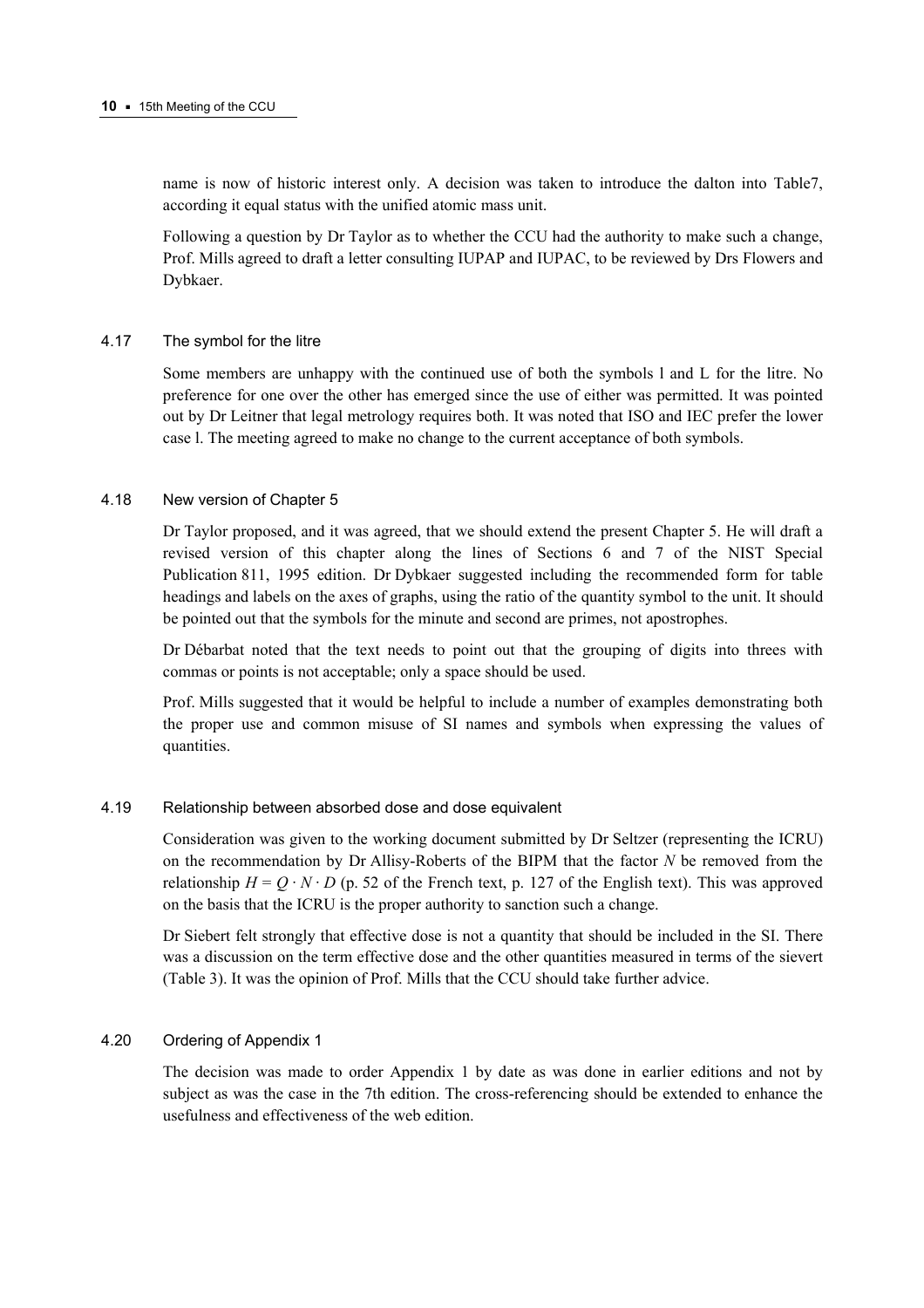#### 4.21 Miscellaneous decisions on the Brochure layout

The CCU took the view that the SI Brochure should continue to follow the CIPM recommendation that the comma be used as the decimal marker in the French text and the point in the English text. Dr Flowers noted that some other aspects, such as the unit names, are language dependent but that the symbols never are. A note for translators would be welcome.

Further discussion focussed on the working document presented by Prof. Thor. The following decisions were approved by the meeting in addition to those accepted above:

- 1) There should be a note in the text to the effect that Tables 3 and 4 are just examples and by no means exhaustive.
- 2) In Table 2:

Replace 'concentration (of amount of substance)' with 'amount-of-substance concentration'.

Footnote (a): Replace 'The symbol "1"...' with 'The unit symbol "1"...'.

3) In Table 3:

Replace 'quantity of heat' with 'amount of heat'.

Replace 'quantity of electricity ' with 'amount of electricity'.

Replace 'activity (referred to a radionucleide)' with 'activity (of a radionucleide)'.

4) The captions heading the last columns in Tables 3 and 4 do not match; they should both be plural.

#### 4.22 Photobiological quantities

Mr Bastie gave a presentation on the working document he had submitted on photobiological quantities. He would like to see a paragraph in the Brochure explaining the use of these quantities. Dr Taylor suggested that the appropriate place would be in subsection 7 of Appendix 2 (pages 75 and 149 of the French and English texts, respectively). Dr Quinn said that it was an advantage not to have a new name and unit for each of these quantities. The CCU agreed to reconsider this issue after the CCPR had finished its work and produced its recommendation.

# **5 ANY OTHER BUSINESS; DATE OF THE NEXT MEETING**

The president thanked Prof. Martin who is retiring as Executive Secretary of the CCU for his many contributions to the smooth running of the committee.

The date of the next meeting was set as 13-14 May 2004.

Dr J. Flowers, Rapporteur